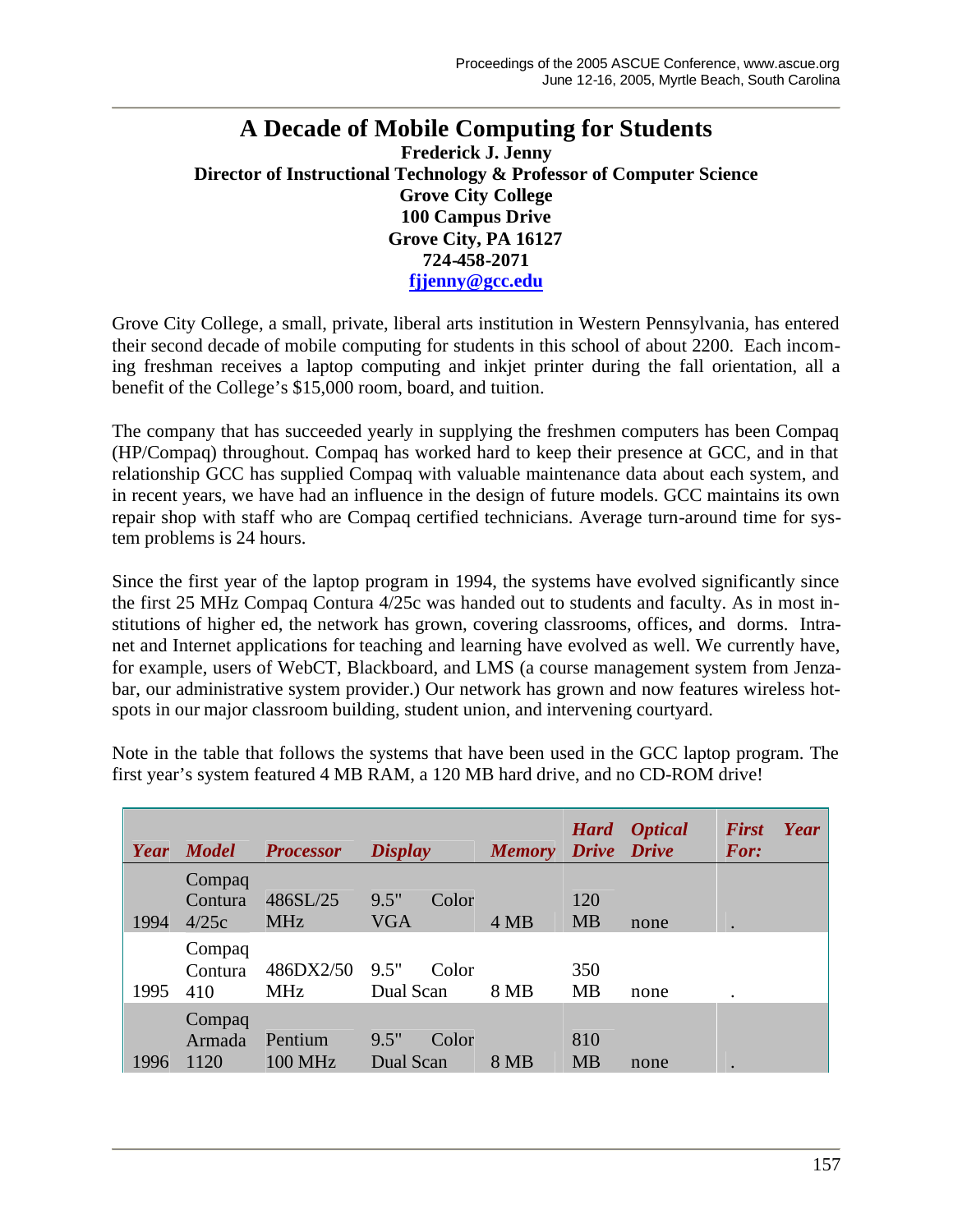| 1997 | Compaq<br>Armada<br>1510      | Pentium<br>120 MHz           | 11.3" CSTN<br><b>SVGA</b>         | 16 MB  | 1 GB             | 10X CD-<br><b>ROM</b> | <b>PCMCIA</b><br><b>Network</b><br>Card (NIC)                     |
|------|-------------------------------|------------------------------|-----------------------------------|--------|------------------|-----------------------|-------------------------------------------------------------------|
| 1998 | Compaq<br>Presario<br>1230    | Cyrix<br>233<br><b>MHz</b>   | 12.1" HPA                         | 32 MB  | 3.2<br><b>GB</b> | 24X CD-<br><b>ROM</b> |                                                                   |
| 1999 | Compaq<br>Armada<br>1750      | Pentium II<br>333 MHz        | 12.1" CTFT                        | 32 MB  | 4.3<br><b>GB</b> | 24X CD-<br><b>ROM</b> | video output<br>56K<br>port,<br>V.90<br>mo-<br>dem                |
| 2000 | Compaq<br>Armada<br>E500      | Pentium II<br><b>500 MHz</b> | 12.1"<br>CTFT/SVGA                | 64 MB  | 6 GB             | 24X CD-<br><b>ROM</b> | integrated<br><b>NIC</b>                                          |
| 2001 | Compaq<br>Armada<br>E500      | Pentium II<br><b>800 MHz</b> | 14.1"<br>CTFT/XGA                 | 128 MB | 10<br><b>GB</b>  | 24X CD-<br><b>ROM</b> |                                                                   |
| 2002 | Compaq<br>Evo<br>N600c        | Pentium III<br>1.2 GHz       | 14.1"<br>CTFT/SXGA                | 256 MB | 30<br><b>GB</b>  | DVD/CD-<br><b>RW</b>  | floppy<br>no<br>32<br>drive,<br><b>MB</b><br>video<br><b>RAM</b>  |
| 2003 | Evo<br>N620c                  | Pentium M<br>1.6 GHz         | 14.1"<br>DTFT/SXGA                | 512MB  | 60<br><b>GB</b>  | DVD/CD-<br><b>RW</b>  | Wireless<br>10/100/1000<br>NIC,<br>Pen-<br>M<br>tium<br>Processor |
| 2004 | Compaq<br>$tc-1100$<br>tablet | Pentium<br>1.1 GHz           | 10.4"<br><b>XGA</b><br><b>TFT</b> | 512 MB | 60<br><b>GB</b>  | DVD/CD-<br><b>RW</b>  | TabletPC,<br>56Kv92<br>modem                                      |

To start our second decade of mobile computing, the College decided on a significantly different system for the  $2004-2005$  incoming freshmen – the Compaq tc100 Tablet PC. The Tablet with its Windows XP TabletPC Edition operating system, digital ink, and Microsoft's OneNote software, has been an exciting addition to the computing mix here at GCC.

The freshman system features Pentium 1.1 GHz processor, 10.4" XGA TFT display, 512 MB RAM, 60 GB hard drive, and DVD/CD-RW drive in a multiBay adapter. The faculty system has in addition to the basic TabletPC system like the freshmen's, a wire less mouse and keyboard, 17" flat screen external monitor, and docking station. Not all faculty have received a TabletPC last fall, but a core group of about 17 people from a variety of disciplines – those who were interested in trying out the TabletPC – or those who were scheduled to receive a new system anyway. (The Computer Science Department, for example, is scheduled to receive a new system every three years. Other departments may have varying schedules according to their needs.) Departments involved in the initial TabletPC offering were Computer Science, Religion & Philosophy,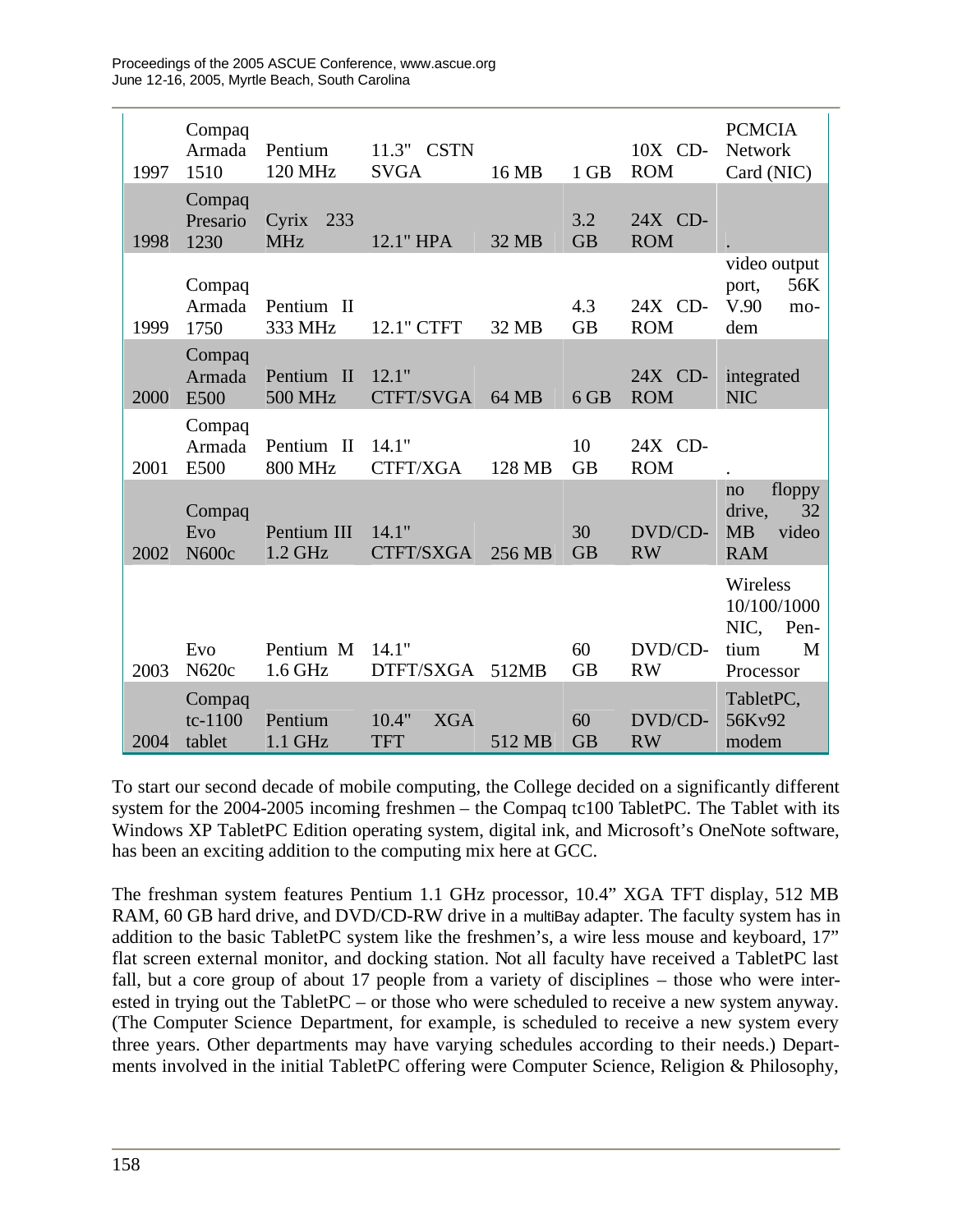Education, Business, Economics, Psychology, Education, Engineering, Chemistry, Biology, and Sociology.

The TabletPC with MS OneNote and the ability to use digital ink in Office applications has had significant impact on faculty and the way that they use the computer in the teaching/learning process. Following are examples of that impact.

- 1. Digital Ink is much more convenient and lends greater flexibility in PowerPoint. The stylus used with the TabletPC enables writing, drawing, commenting on PowerPoint slides in a manner much easier than with other pointing devices. Of course, the annotations can be saved or deleted.
- 2. With OneNote on the TabletPC with Outlook, the Tablet becomes my PIM and Handheld all in one. OneNote makes paper & pencil note-taking (with the inherent lost piece of paper). One can flag items that are *Important, To Do, Question*, etc., and they are indexed and can be pulled into a summary with the click of the stylus. On top of that any word or phrase can be searched throughout the OneNote notebook, creating an index to every occurrence of the word. Phrases are found even when made in your natural cursive hand-writing! The natural, notebook size of the Tablet makes it very convenient to take it while traveling, long distance or short.
- 3. Grading papers becomes paperless! Student papers, created in Word and email or deposited into a digital drop-box of some sort, can be written on in digital ink with extensive markup in various colors. The file can then be emailed back to the student for review.
- 4. A math professor now uses the TabletPC and a blank PowerPoint instead of the chalkboard. When the notes are digital, they are easy to modify and share with students, if desired.
- 5. Education professors have to complete a myriad of forms during the student teacher supervision process. In the past, the forms had to be written out by hand during the observation process, then re-typed once back in the office. Now the forms are filled out in the field using the professor's TabletPC Input Panel in a Word form in which the cursive handwriting is automatically converted to typed text. This obviates the need to re-type the form at a later time. The form only needs to be saved and printed.

Students, in my opinion, need additional training either via workshops or in information technology classes in order to fully leverage the power of the Tablet. Faculty have an advantage in that orientation and workshop have been given to them in order to shorten the learning curve of using the Tablet. Student training is minimal at best at this point.

Pervasive laptop mobile computing certainly has had its advantages for the student: convenient access for research for their classes, convenient extensive communications, and a suite of application software than can be used in and out of the classroom. But computer-using students in the classroom during lectures has caused some concern on the part of faculty about the nature of the activities of the computer-using students. Students have been known to be chatting, checking email, gaming, surfing the net, etc. – the list goes on. Concerned faculty members have met to discuss strategies and policy concerning unwanted classroom computing activities. Strategies range from the extreme (banning computers) to zero-tolerance for misuse of systems, to denying letters of recommendation to offenders.